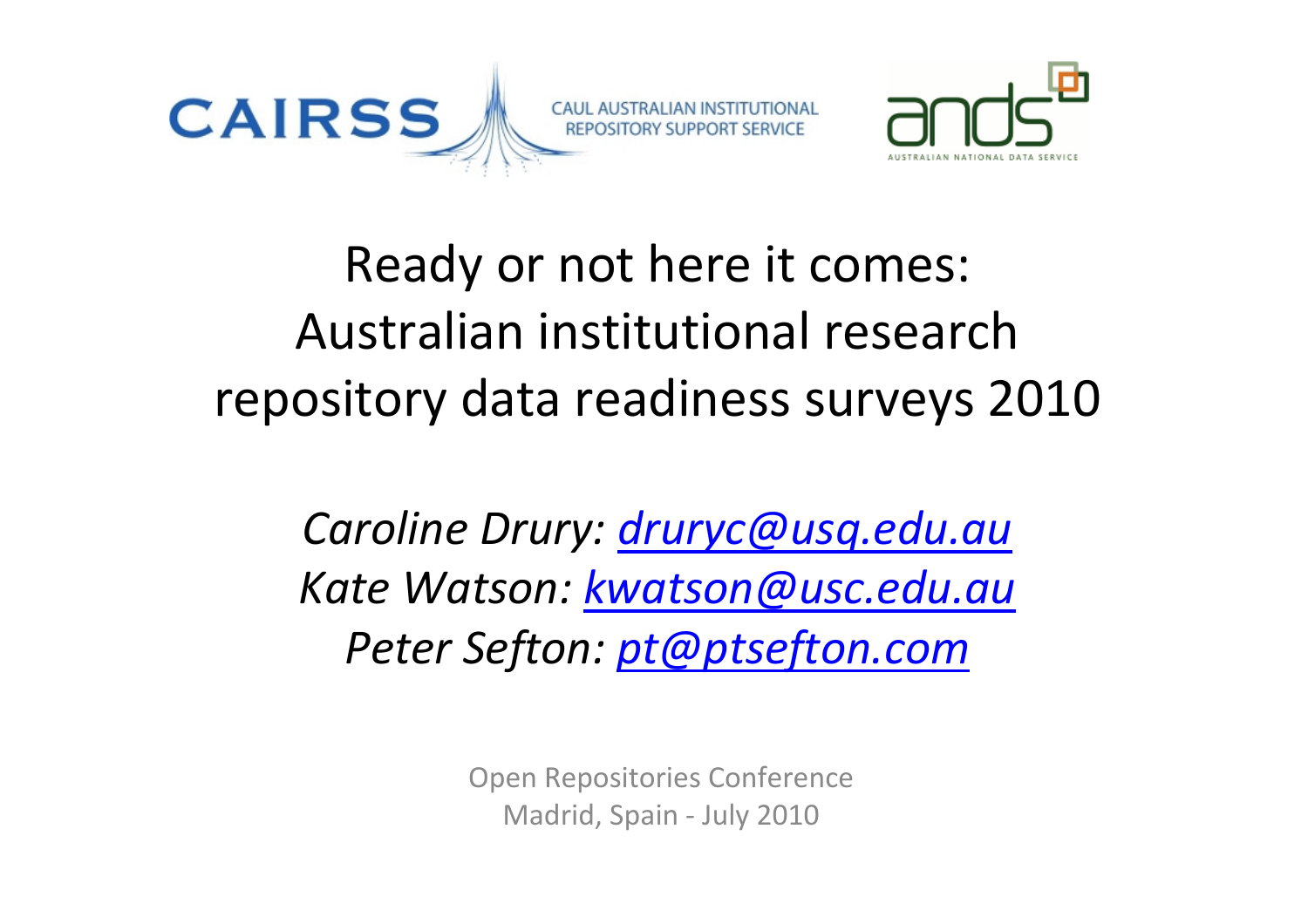



#### **Overview**

- $\bullet$ ANDS
- $\bullet$ CAIRSS
- Australian Institutional Repository Community –state of play
- Survey Methodology
- Findings of surveys
- $\bullet$ Learning from the past
- Summary and questions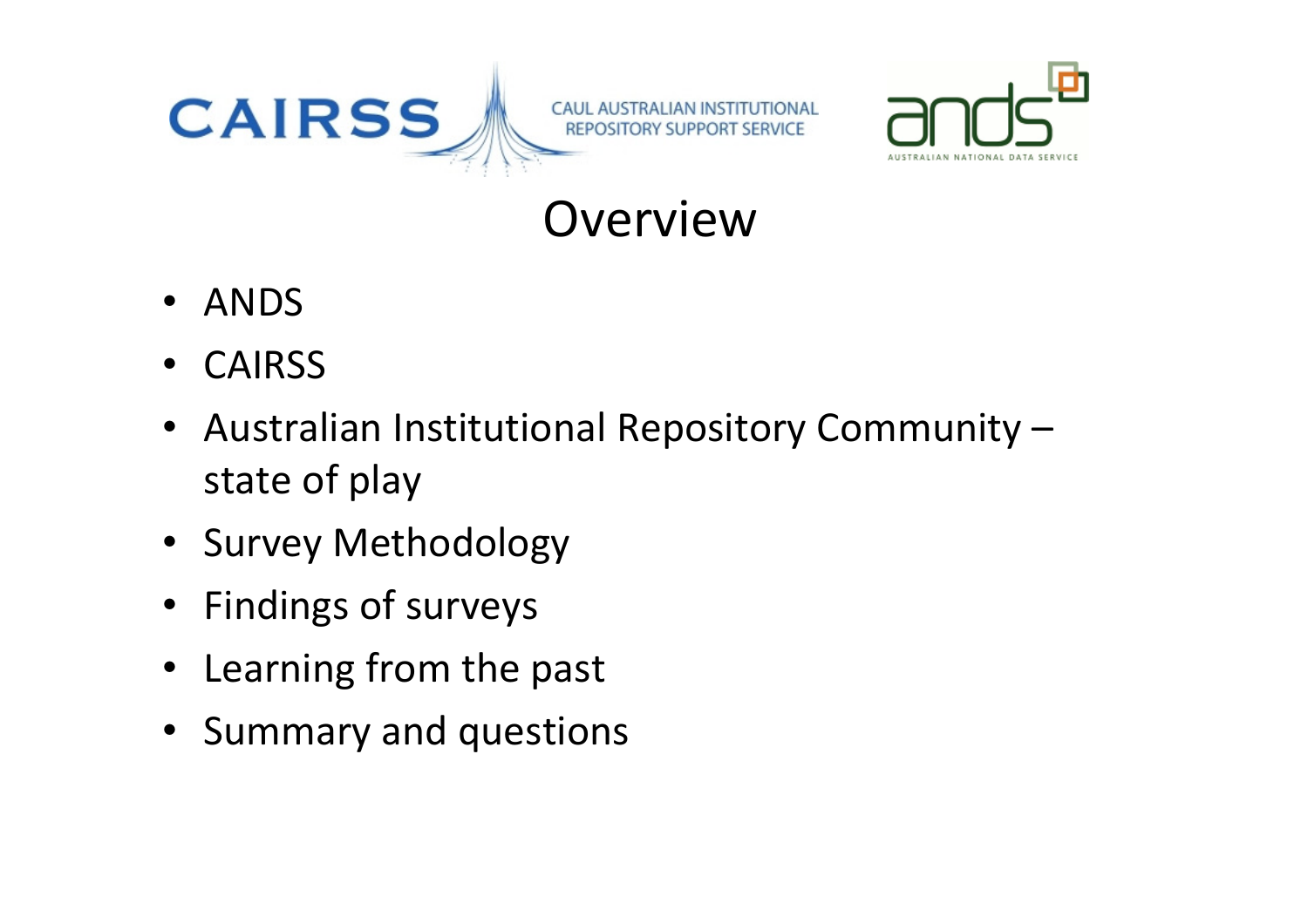



- Australian govt funded as part of NCRIS and EIF initially to mid-2011, now extended to mid-2013
- Australian Code for the Responsible Conduct of Research = "The Code"
- Collaboration between Monash University, Australian National University, and the Australian Commonwealth Scientific and Industrial Research Organisation (CSIRO)
- "More researchers sharing and re-using more data more often"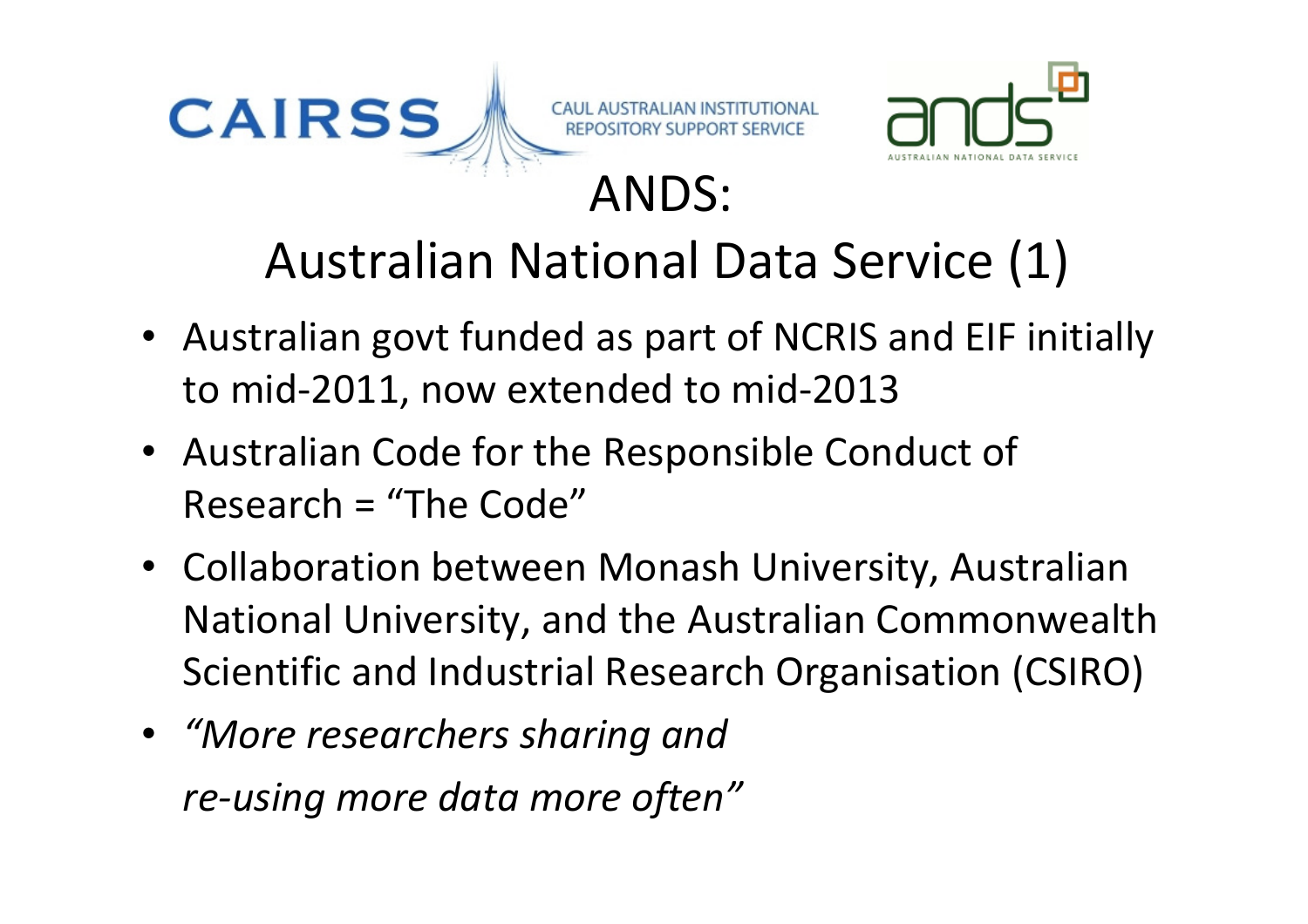



## Australian National Data Service (2)

- Four inter-related programs:
	- –Developing Frameworks
	- – $-$  Providing Utilities
	- – $-$  Seeding the Commons
	- – $-$  Building Capabilities
- RIF-CS (Registry Interchange Format Collections and Services)
	- –based on ISO2146 Registry Services standard
	- –http://ands.org.au/resource/rif-cs.html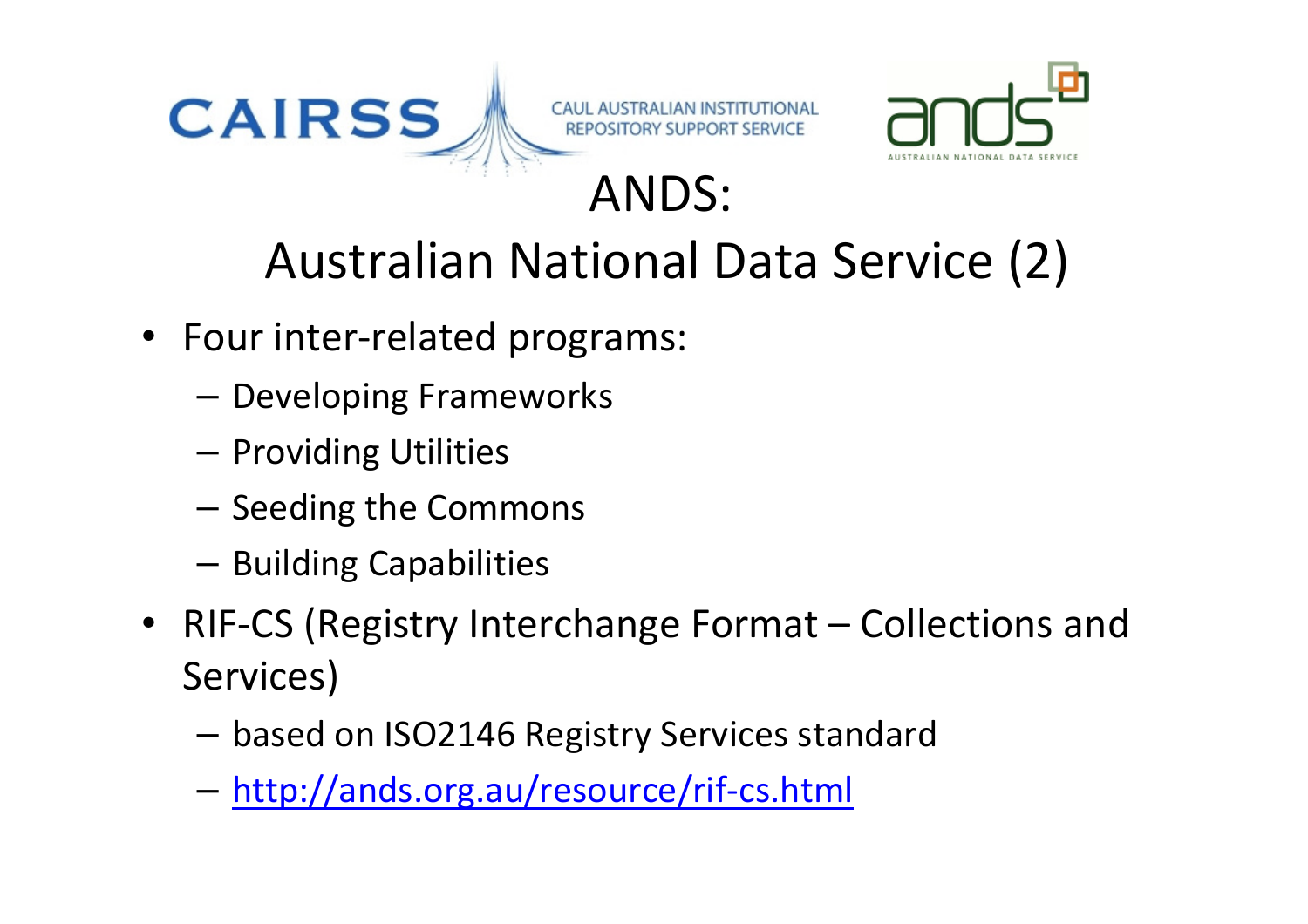



# Australian National Data Service (3)

- Australian Research Data Commons
- • Current ANDS Services:
	- –— Research Data Australia
	- – $-$  Publish My Data (people to machine)
	- – $-$  Register My Data (machine to machine)
	- – $-$  Identify My Data (persistent identifiers)
- Coming Soon:
	- –— Classify My Data
	- – $-$  Research Party Infrastructure (ARDCPIP)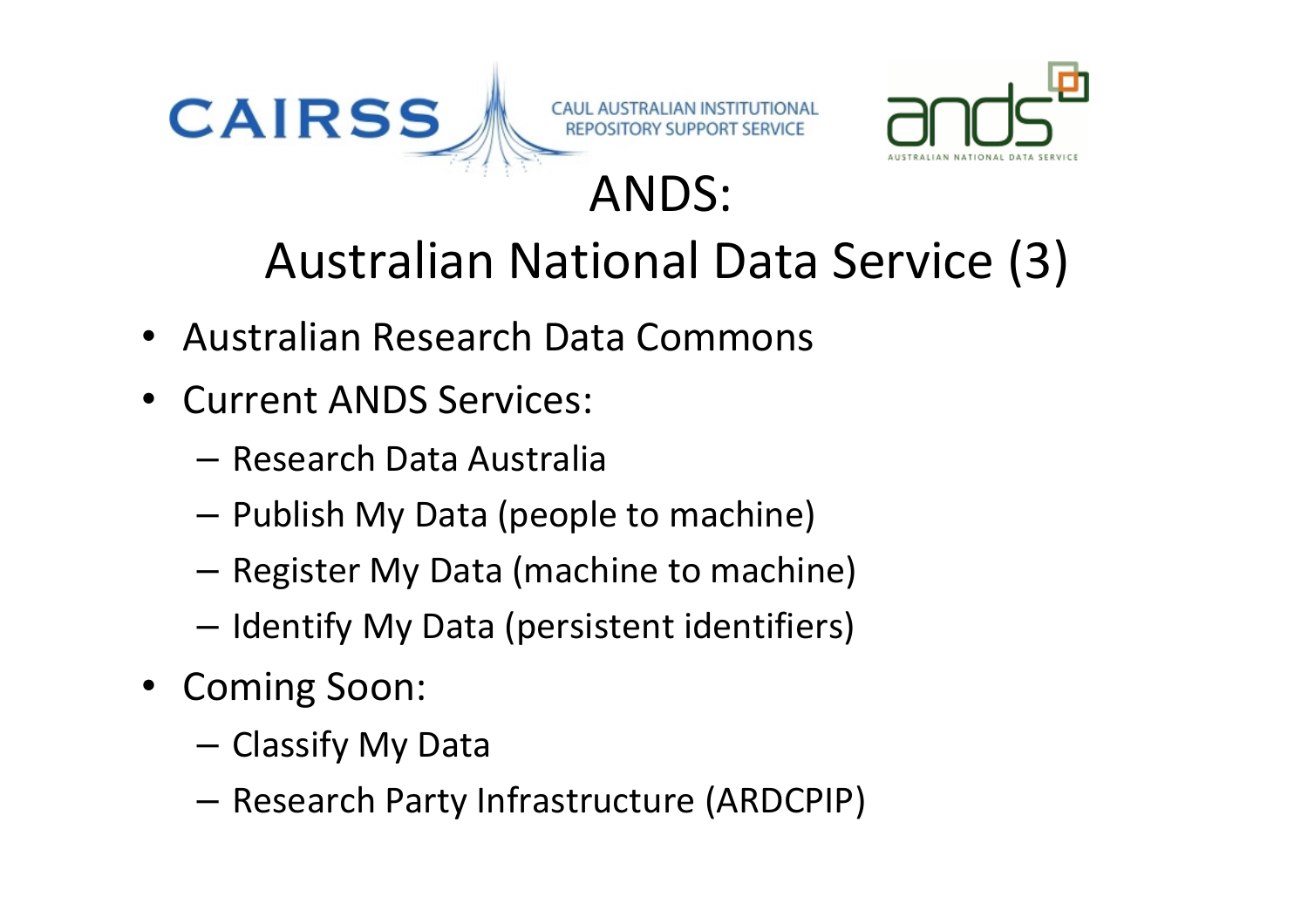



## CAIRSS

- CAUL Australian Institutional Repository Support Service: March 2009 – March 2011
- Follow on from IR establishment funding rounds
- Support service for Repository Managers and technical staff of all Australian universities
- Particular focus on:
	- – $-$  Excellence in Research in Australia (ERA)
	- –Repository Copyright
	- –Australian National Data Service (ANDS)
	- –Australian Digital Theses (ADT)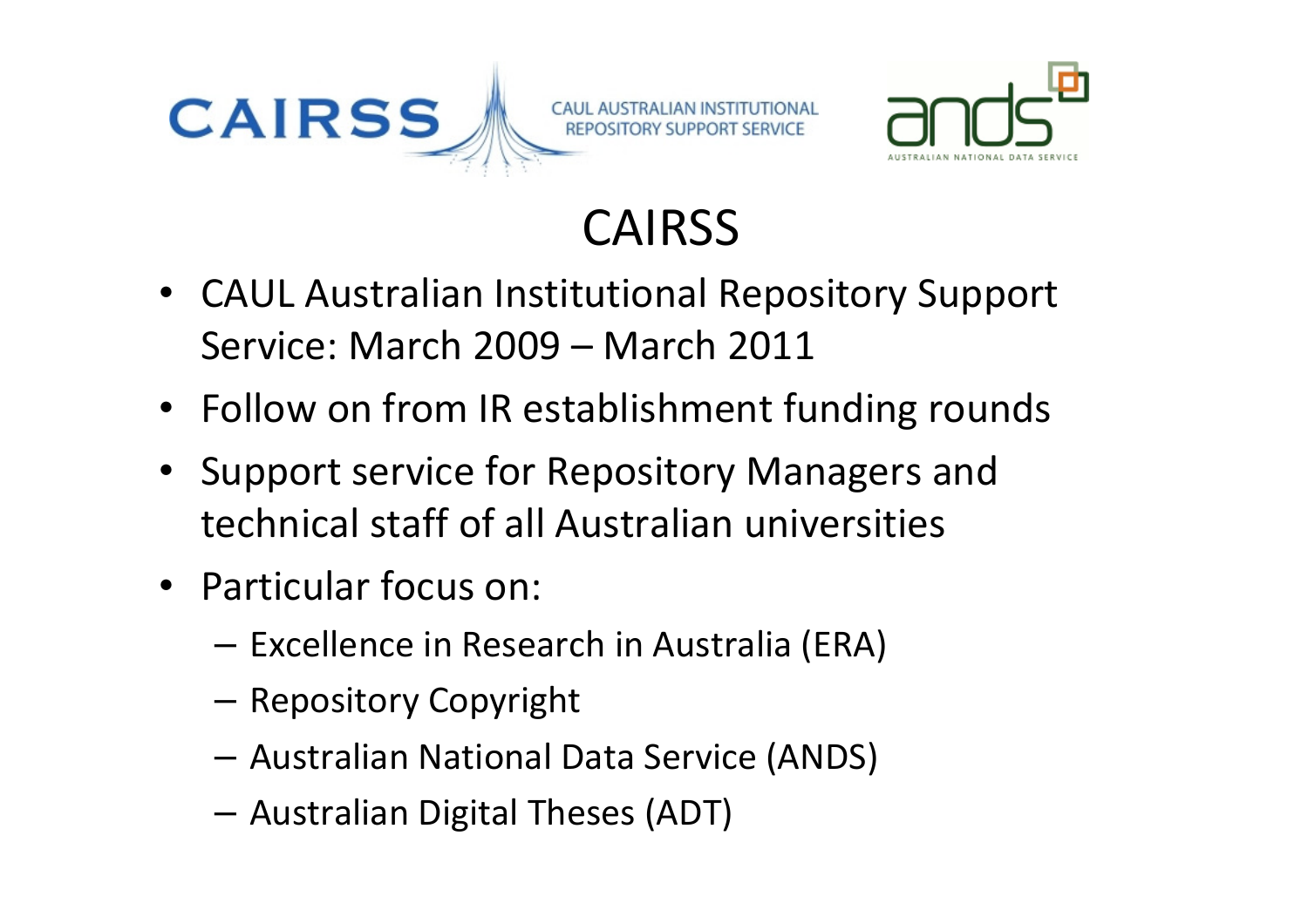



# Australian IR Community: State of Play

- 100% of Australian universities have an IR
- Seven software platforms currently in use
- Majority managed on-site
- •Majority are strongly linked to the Library
- Some also have links to Research Office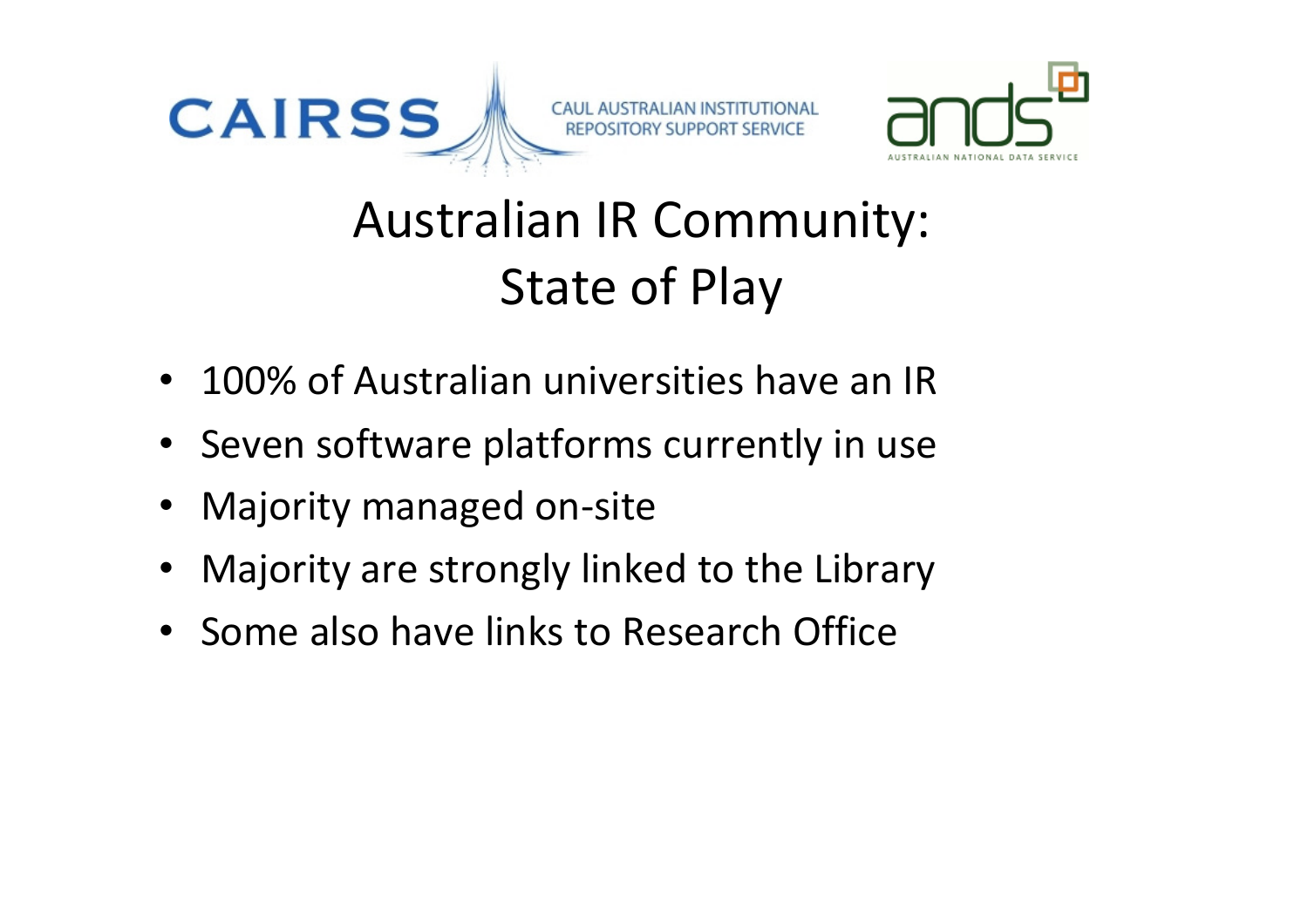



## Survey methodology

- Annual survey run by CAIRSS, targeted as progress report of Australian research repositories, updating from 2009.
- Areas of interest include:
	- – $-$  Repository size, purpose, staffing, software, stats
	- – $-$  Links between IRs and other institutional systems
	- – $-$  ANDS, repositories and research data
	- – $-$  Perceptions of repositories
	- – $-$  Feedback for CAIRSS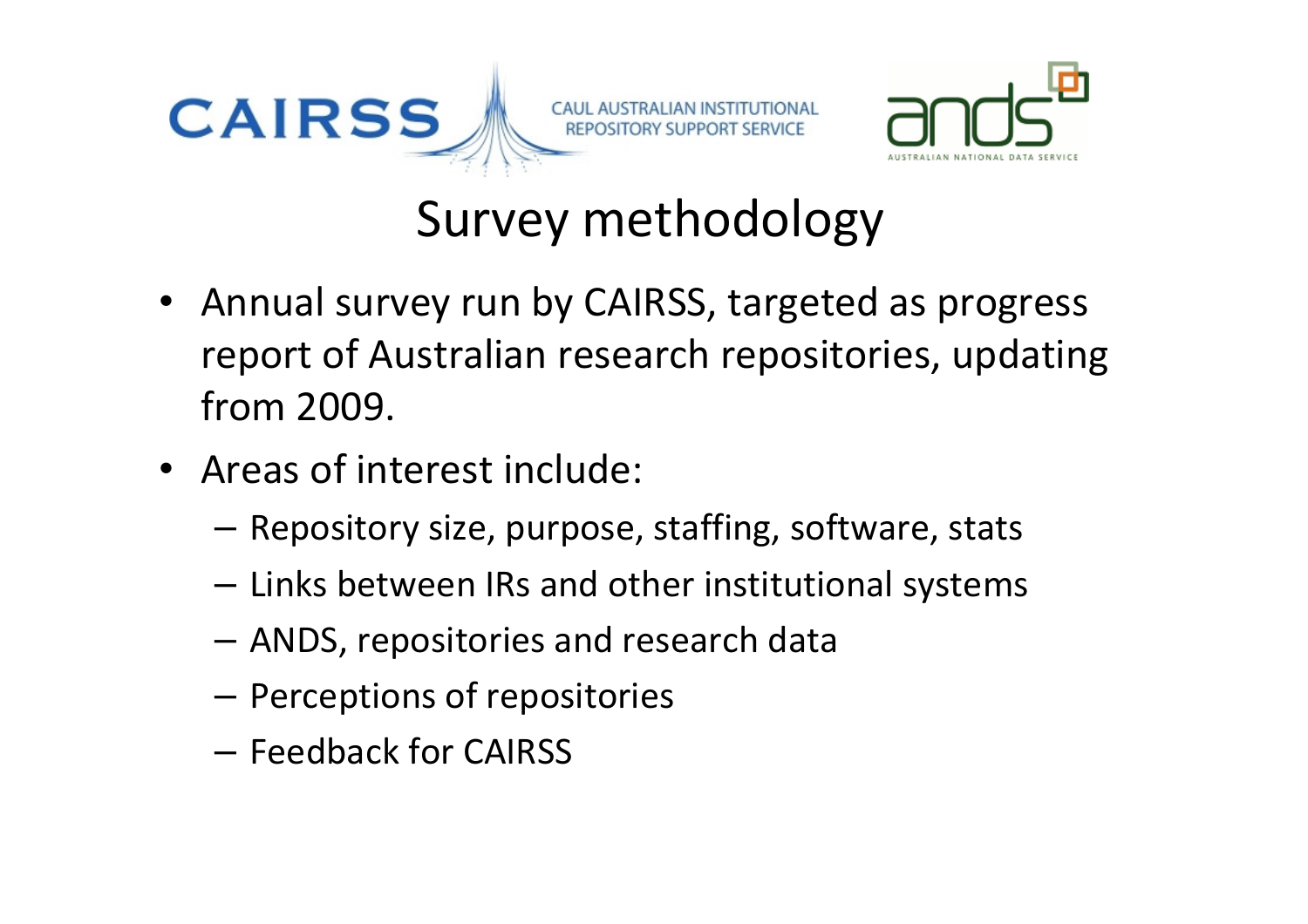

Findings of surveys (1)

- Respondent rate: 82% (32 out of 39 universities)
- Awareness of ANDS Services: higher than expected, although little use of services as yet (highlightedpressure of other current challenges)
- ERA is currently the main focus / pressure point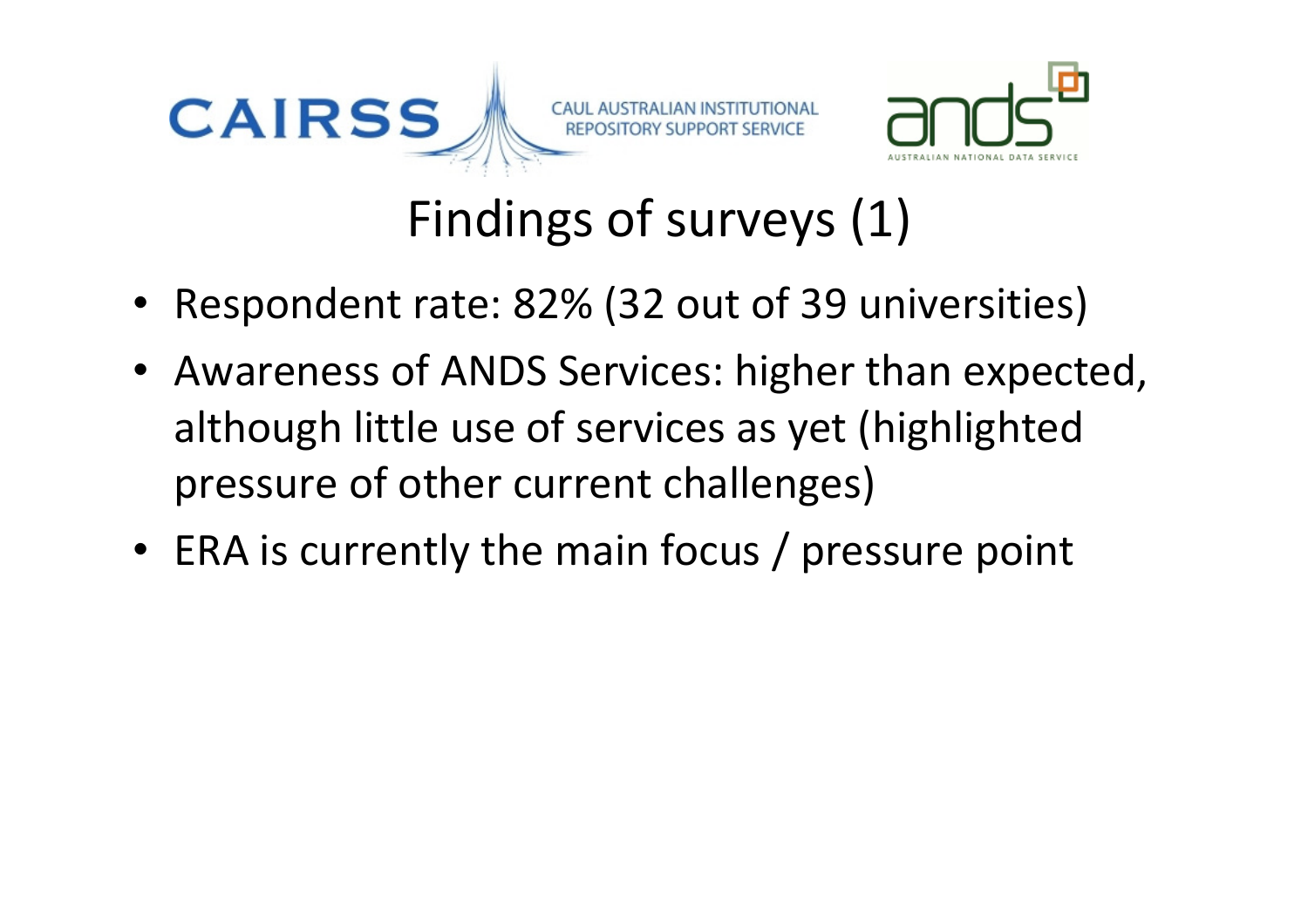



# Findings of surveys (2)

- Plans for ANDS-related activities still vague:
	- – Just under half planning to use IR for ANDS/data purposes
	- –- Some have no plans to use IR for ANDS / data purposes
	- – $-$  Some don't yet know
- Awareness of "the Code": 81% indicated high levels of awareness
- Involvement of IR staff in ANDS-related planning: Lower than expected, and an area needing work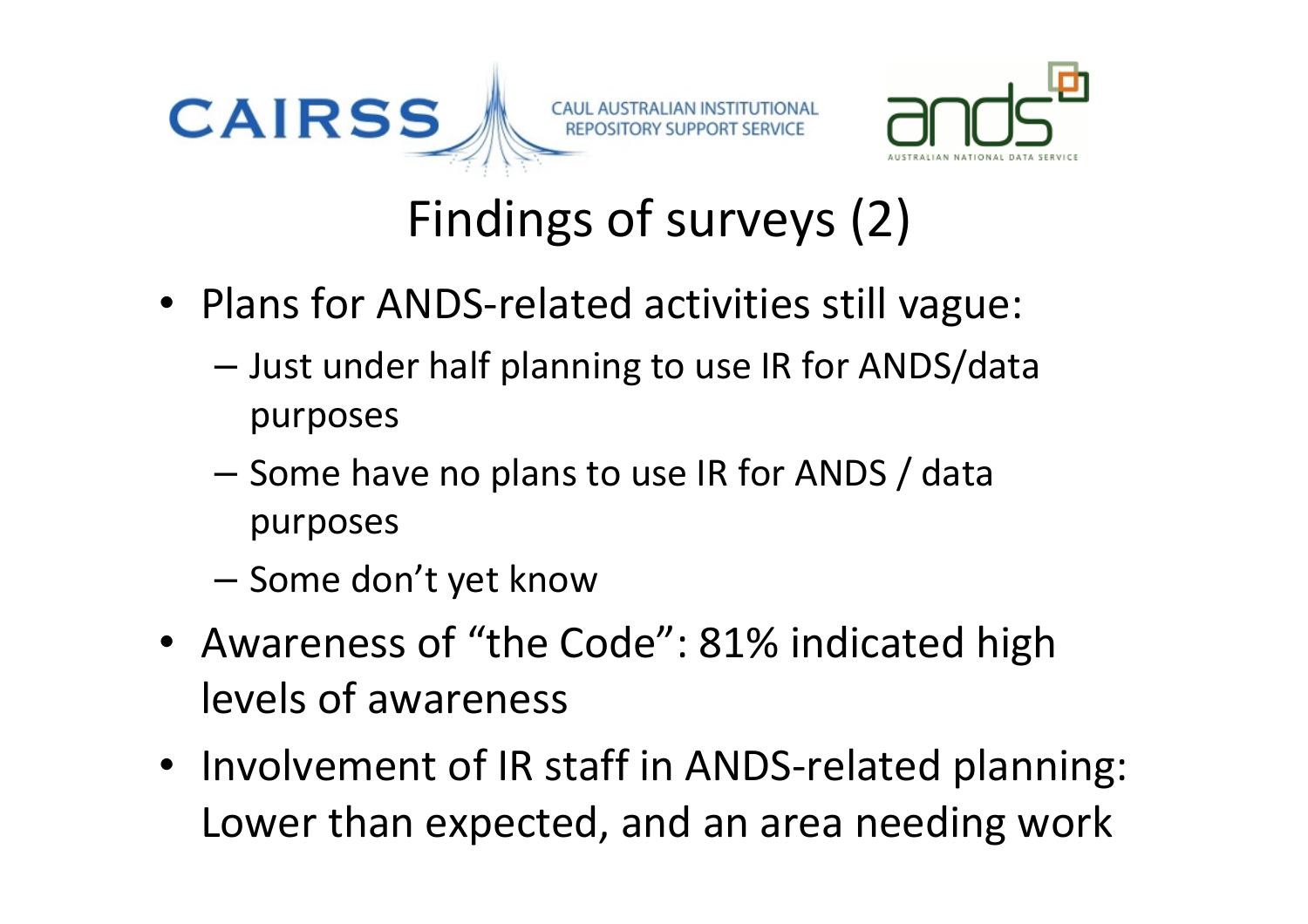

#### Findings of surveys (3)





#### Involvement of repository staff in ANDS planning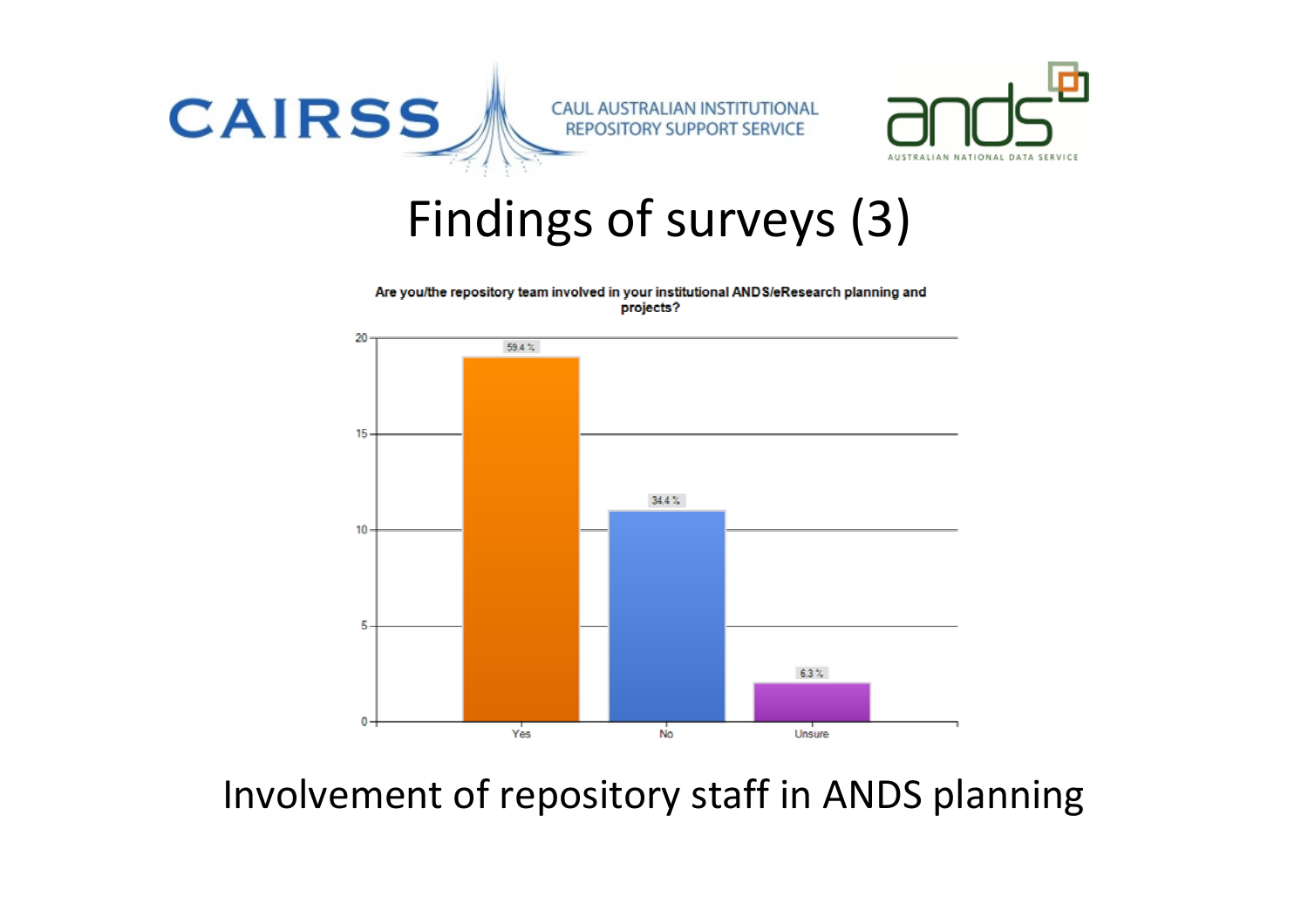



Findings of surveys (4)

- Majority felt that ERA had caused a bigger impact on the IR than ANDS activities at this stage.
	- One major impact was a significant (in some cases) lowering of the % of OA content in repositories.
- Use of Persistent Identifiers (PIDs) in IRs:
	- Many IRs use more than one type (eg Handles for records, DOIs for publisher links)
	- 56.7% use Handles; 63.0% use DOIs
	- 30.0% use some other form of PID (IR-specific)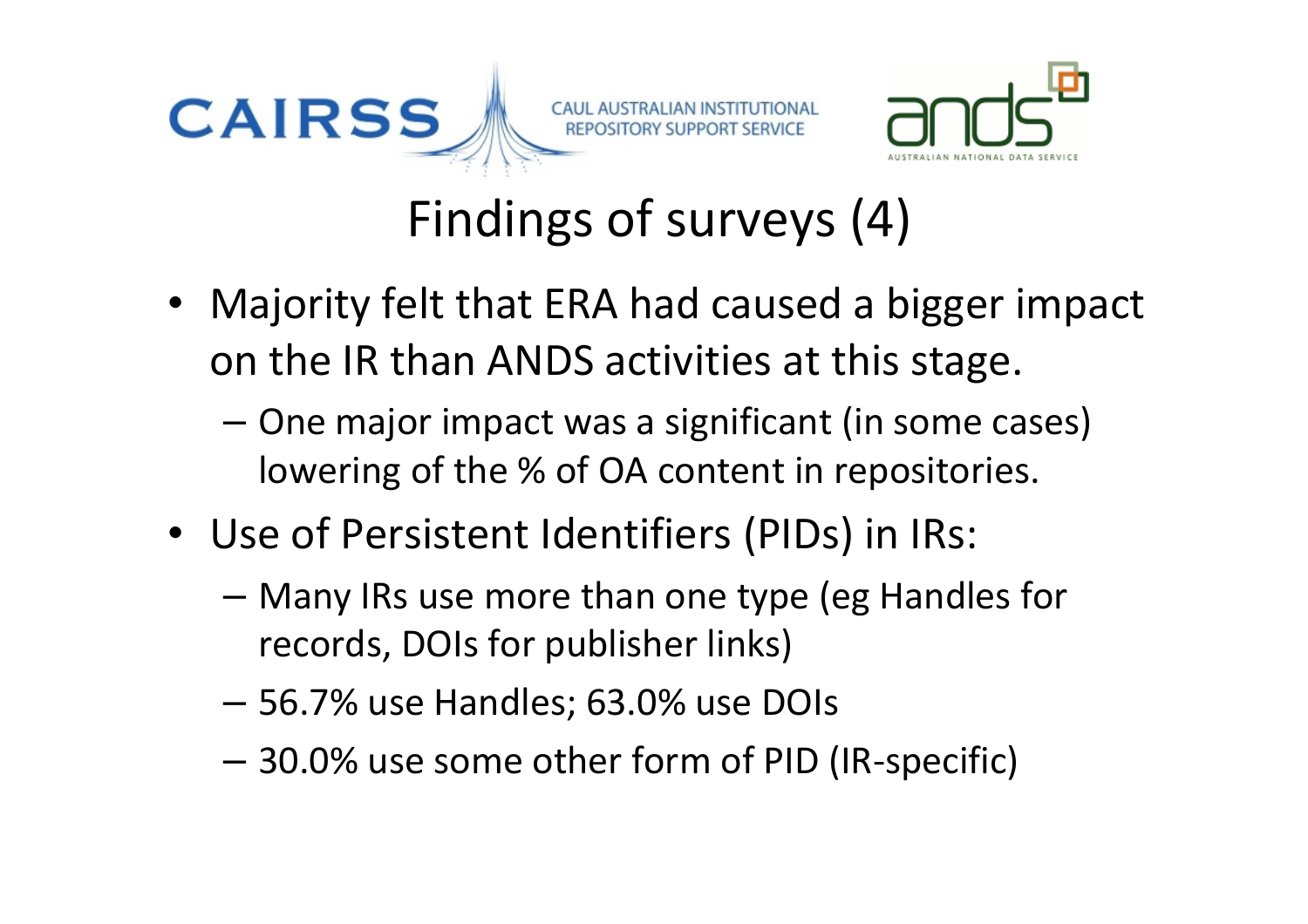

**CAUL AUSTRALIAN INSTITUTIONAL REPOSITORY SUPPORT SERVICE** 



Findings of surveys (5)

Have you implemented any of the following types of persistent identifiers in your research repository?



Use of PIDs in Institutional Repositories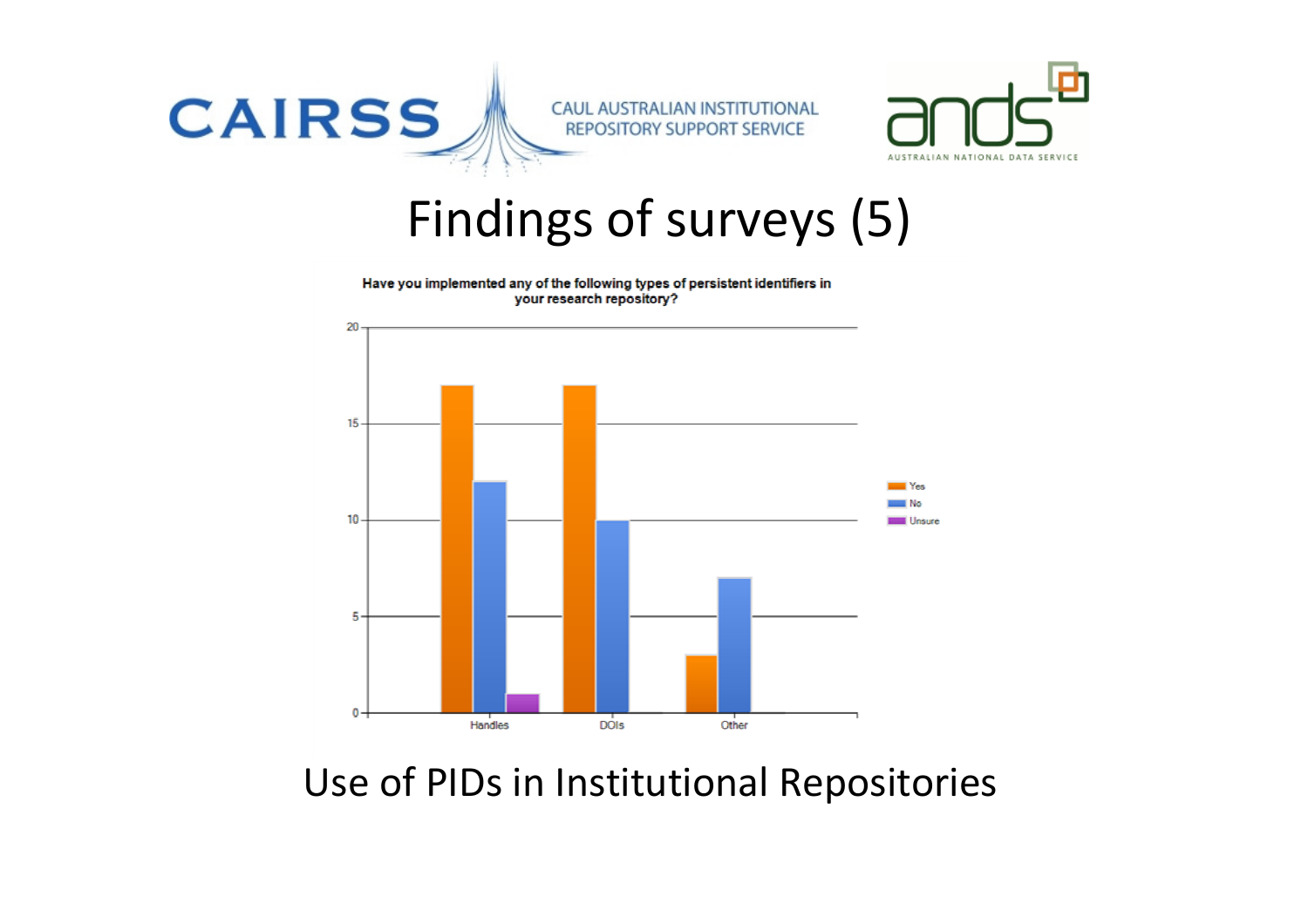



## Learning from the past

- Using Ontologies
	- Linked Data Project between University of Southern Queensland (USQ) and University of Newcastle
	- Aim is to create a locally managed authority management service which will be populated with identifiers which can be synchronized with global identifiers and national services
	- –Also include locally relevant identifiers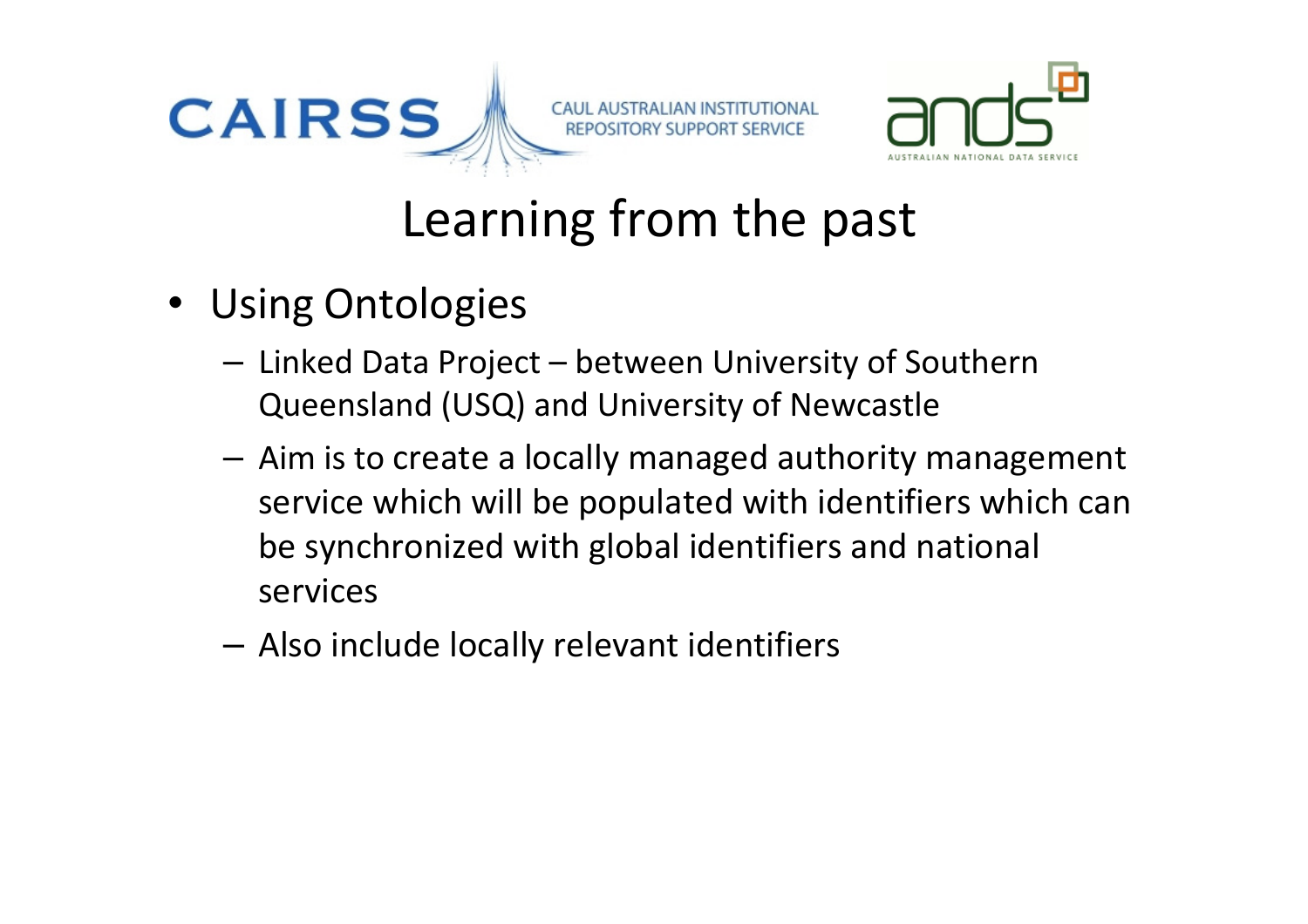



## Summary

- We need to do the following:
	- – $-$  More information from ANDS to the IR Community
	- –More feedback from the CAIRSS Community to ANDS
	- – More passing on of valuable experience from Repository Managers to ANDS
	- – $-$  Higher levels of awareness of impact of data management